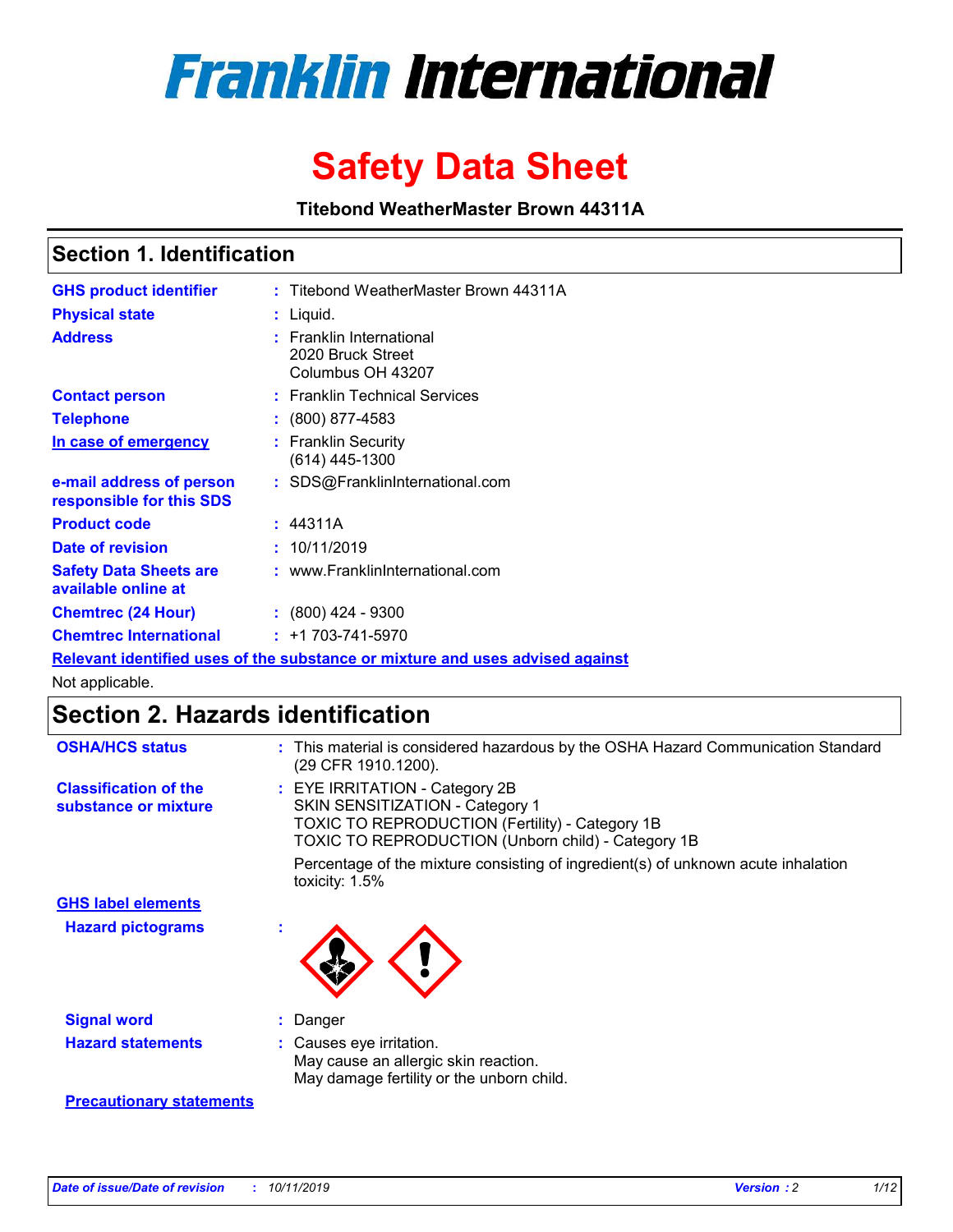### **Section 2. Hazards identification**

| <b>Prevention</b>                          | : Obtain special instructions before use. Do not handle until all safety precautions have<br>been read and understood. Wear protective gloves. Wear eye or face protection.<br>Wear protective clothing. Avoid breathing vapor. Wash hands thoroughly after handling.<br>Contaminated work clothing must not be allowed out of the workplace.                                                        |
|--------------------------------------------|------------------------------------------------------------------------------------------------------------------------------------------------------------------------------------------------------------------------------------------------------------------------------------------------------------------------------------------------------------------------------------------------------|
| <b>Response</b>                            | : IF exposed or concerned: Get medical attention. IF ON SKIN: Wash with plenty of<br>soap and water. Wash contaminated clothing before reuse. If skin irritation or rash<br>occurs: Get medical attention. IF IN EYES: Rinse cautiously with water for several<br>minutes. Remove contact lenses, if present and easy to do. Continue rinsing. If eye<br>irritation persists: Get medical attention. |
| <b>Storage</b>                             | : Store locked up.                                                                                                                                                                                                                                                                                                                                                                                   |
| <b>Disposal</b>                            | : Dispose of contents and container in accordance with all local, regional, national and<br>international regulations.                                                                                                                                                                                                                                                                               |
| <b>Hazards not otherwise</b><br>classified | : Product generates methanol during cure.                                                                                                                                                                                                                                                                                                                                                            |

### **Section 3. Composition/information on ingredients**

| <b>Substance/mixture</b><br>Mixture                  |                   |                     |
|------------------------------------------------------|-------------------|---------------------|
| <b>Ingredient name</b>                               | $\frac{9}{6}$     | <b>CAS number</b>   |
| 3-aminopropyltriethoxysilane<br>Dibutyltin dilaurate | l≤3<br>$\leq 0.3$ | 919-30-2<br>77-58-7 |

Any concentration shown as a range is to protect confidentiality or is due to batch variation.

**There are no additional ingredients present which, within the current knowledge of the supplier and in the concentrations applicable, are classified as hazardous to health or the environment and hence require reporting in this section.**

**Occupational exposure limits, if available, are listed in Section 8.**

### **Section 4. First aid measures**

| <b>Description of necessary first aid measures</b> |                                                                                                                                                                                                                                                                                                                                                                                                                                                                                                                                                                                                                                                                                                                                                                           |
|----------------------------------------------------|---------------------------------------------------------------------------------------------------------------------------------------------------------------------------------------------------------------------------------------------------------------------------------------------------------------------------------------------------------------------------------------------------------------------------------------------------------------------------------------------------------------------------------------------------------------------------------------------------------------------------------------------------------------------------------------------------------------------------------------------------------------------------|
| <b>Eye contact</b>                                 | : Immediately flush eyes with plenty of water, occasionally lifting the upper and lower<br>eyelids. Check for and remove any contact lenses. Continue to rinse for at least 10<br>minutes. If irritation persists, get medical attention.                                                                                                                                                                                                                                                                                                                                                                                                                                                                                                                                 |
| <b>Inhalation</b>                                  | : Remove victim to fresh air and keep at rest in a position comfortable for breathing. If<br>not breathing, if breathing is irregular or if respiratory arrest occurs, provide artificial<br>respiration or oxygen by trained personnel. It may be dangerous to the person providing<br>aid to give mouth-to-mouth resuscitation. Get medical attention. If unconscious, place<br>in recovery position and get medical attention immediately. Maintain an open airway.<br>Loosen tight clothing such as a collar, tie, belt or waistband. In case of inhalation of<br>decomposition products in a fire, symptoms may be delayed. The exposed person may<br>need to be kept under medical surveillance for 48 hours.                                                       |
| <b>Skin contact</b>                                | : Wash with plenty of soap and water. Remove contaminated clothing and shoes. Wash<br>contaminated clothing thoroughly with water before removing it, or wear gloves.<br>Continue to rinse for at least 10 minutes. Get medical attention. In the event of any<br>complaints or symptoms, avoid further exposure. Wash clothing before reuse. Clean<br>shoes thoroughly before reuse.                                                                                                                                                                                                                                                                                                                                                                                     |
| <b>Ingestion</b>                                   | : Wash out mouth with water. Remove dentures if any. Remove victim to fresh air and<br>keep at rest in a position comfortable for breathing. If material has been swallowed and<br>the exposed person is conscious, give small quantities of water to drink. Stop if the<br>exposed person feels sick as vomiting may be dangerous. Do not induce vomiting<br>unless directed to do so by medical personnel. If vomiting occurs, the head should be<br>kept low so that vomit does not enter the lungs. Get medical attention. Never give<br>anything by mouth to an unconscious person. If unconscious, place in recovery position<br>and get medical attention immediately. Maintain an open airway. Loosen tight clothing<br>such as a collar, tie, belt or waistband. |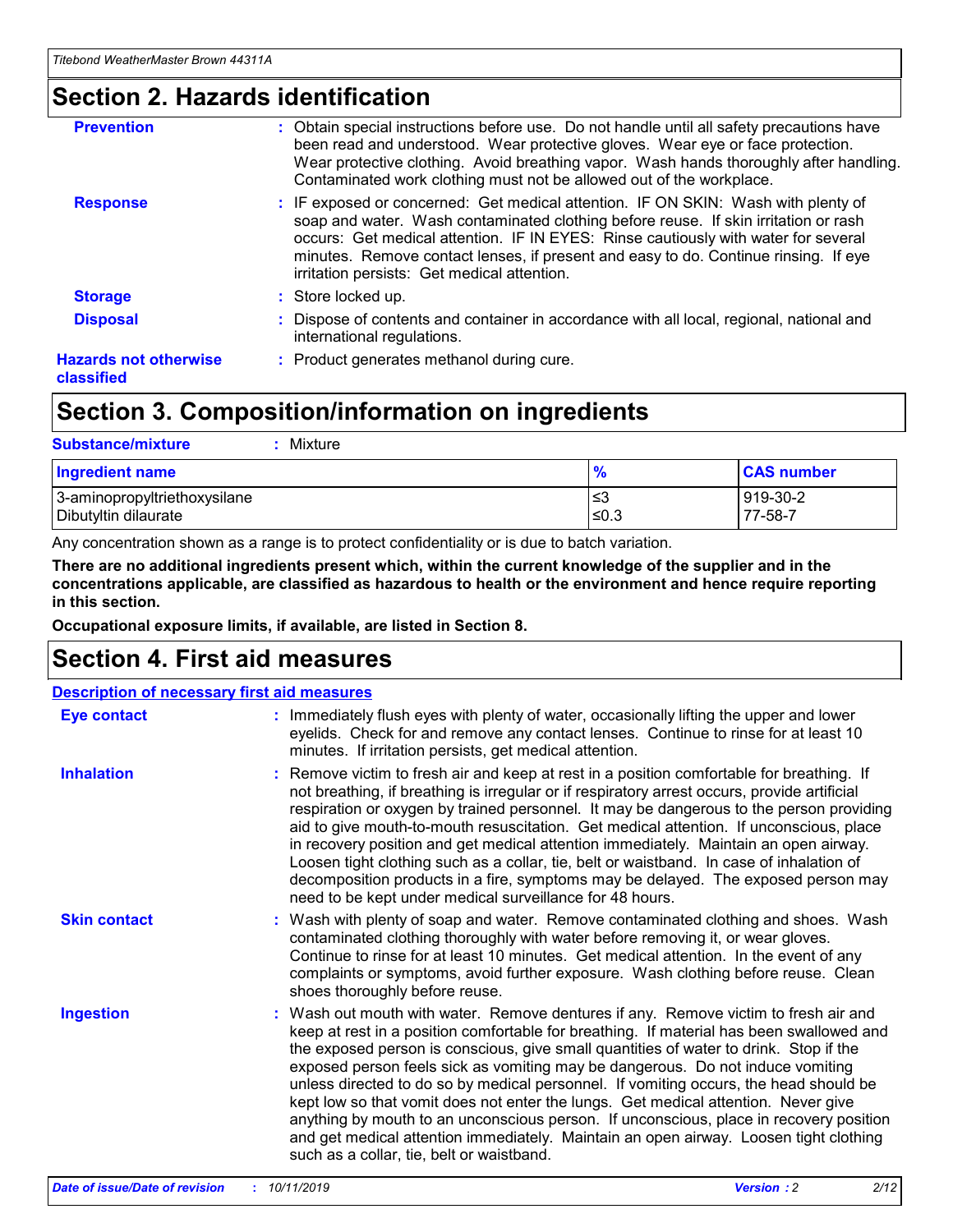## **Section 4. First aid measures**

| Most important symptoms/effects, acute and delayed |  |                                                                                                                                                                                                                                                                                                                                                                                                                 |
|----------------------------------------------------|--|-----------------------------------------------------------------------------------------------------------------------------------------------------------------------------------------------------------------------------------------------------------------------------------------------------------------------------------------------------------------------------------------------------------------|
| <b>Potential acute health effects</b>              |  |                                                                                                                                                                                                                                                                                                                                                                                                                 |
| Eye contact                                        |  | : May cause eye irritation.                                                                                                                                                                                                                                                                                                                                                                                     |
| <b>Inhalation</b>                                  |  | : No known significant effects or critical hazards.                                                                                                                                                                                                                                                                                                                                                             |
| <b>Skin contact</b>                                |  | : May cause skin irritation.                                                                                                                                                                                                                                                                                                                                                                                    |
| <b>Ingestion</b>                                   |  | : No known significant effects or critical hazards.                                                                                                                                                                                                                                                                                                                                                             |
| Over-exposure signs/symptoms                       |  |                                                                                                                                                                                                                                                                                                                                                                                                                 |
| <b>Eye contact</b>                                 |  | : Adverse symptoms may include the following:<br>irritation<br>watering<br>redness                                                                                                                                                                                                                                                                                                                              |
| <b>Inhalation</b>                                  |  | : Adverse symptoms may include the following:<br>reduced fetal weight<br>increase in fetal deaths<br>skeletal malformations                                                                                                                                                                                                                                                                                     |
| <b>Skin contact</b>                                |  | : Adverse symptoms may include the following:<br>irritation<br>redness<br>reduced fetal weight<br>increase in fetal deaths<br>skeletal malformations                                                                                                                                                                                                                                                            |
| <b>Ingestion</b>                                   |  | : Adverse symptoms may include the following:<br>reduced fetal weight<br>increase in fetal deaths<br>skeletal malformations                                                                                                                                                                                                                                                                                     |
|                                                    |  | <b>Indication of immediate medical attention and special treatment needed, if necessary</b>                                                                                                                                                                                                                                                                                                                     |
| <b>Notes to physician</b>                          |  | : In case of inhalation of decomposition products in a fire, symptoms may be delayed.<br>The exposed person may need to be kept under medical surveillance for 48 hours.                                                                                                                                                                                                                                        |
| <b>Specific treatments</b>                         |  | : No specific treatment.                                                                                                                                                                                                                                                                                                                                                                                        |
| <b>Protection of first-aiders</b>                  |  | : No action shall be taken involving any personal risk or without suitable training. If it is<br>suspected that fumes are still present, the rescuer should wear an appropriate mask or<br>self-contained breathing apparatus. It may be dangerous to the person providing aid to<br>give mouth-to-mouth resuscitation. Wash contaminated clothing thoroughly with water<br>before removing it, or wear gloves. |

**See toxicological information (Section 11)**

### **Section 5. Fire-fighting measures**

| <b>Extinguishing media</b>                             |                                                                                                                                                                                                     |
|--------------------------------------------------------|-----------------------------------------------------------------------------------------------------------------------------------------------------------------------------------------------------|
| <b>Suitable extinguishing</b><br>media                 | : Use an extinguishing agent suitable for the surrounding fire.                                                                                                                                     |
| <b>Unsuitable extinguishing</b><br>media               | : None known.                                                                                                                                                                                       |
| <b>Specific hazards arising</b><br>from the chemical   | : In a fire or if heated, a pressure increase will occur and the container may burst.                                                                                                               |
| <b>Hazardous thermal</b><br>decomposition products     | : Decomposition products may include the following materials:<br>carbon dioxide<br>carbon monoxide<br>nitrogen oxides<br>metal oxide/oxides                                                         |
| <b>Special protective actions</b><br>for fire-fighters | : Promptly isolate the scene by removing all persons from the vicinity of the incident if<br>there is a fire. No action shall be taken involving any personal risk or without suitable<br>training. |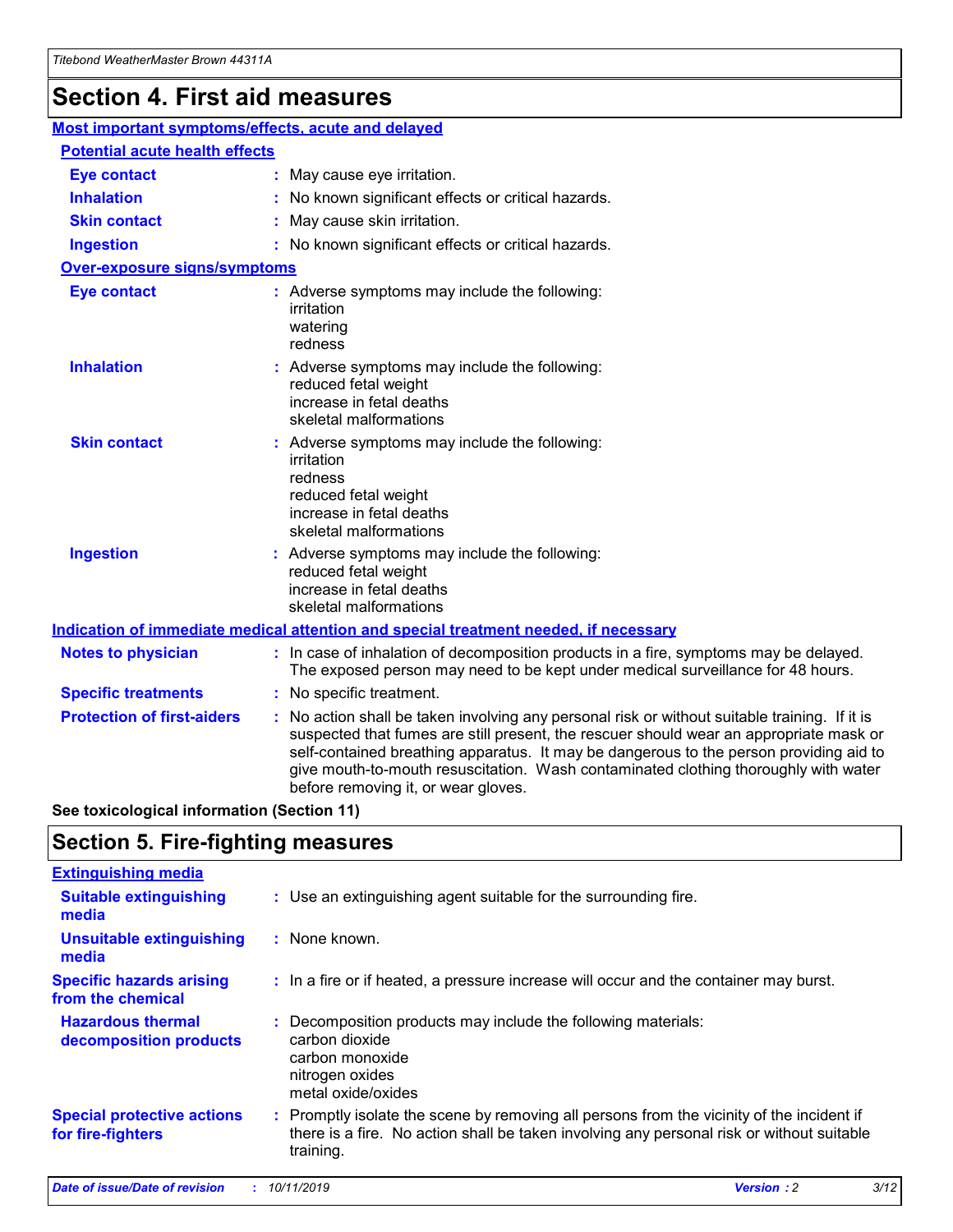### **Section 5. Fire-fighting measures**

**Special protective equipment for fire-fighters** Fire-fighters should wear appropriate protective equipment and self-contained breathing **:** apparatus (SCBA) with a full face-piece operated in positive pressure mode.

### **Section 6. Accidental release measures**

#### **Personal precautions, protective equipment and emergency procedures**

| For non-emergency<br>personnel                               | : No action shall be taken involving any personal risk or without suitable training.<br>Evacuate surrounding areas. Keep unnecessary and unprotected personnel from<br>entering. Do not touch or walk through spilled material. Avoid breathing vapor or mist.<br>Provide adequate ventilation. Wear appropriate respirator when ventilation is<br>inadequate. Put on appropriate personal protective equipment.                                                                                                                                                                                                                                                                                             |
|--------------------------------------------------------------|--------------------------------------------------------------------------------------------------------------------------------------------------------------------------------------------------------------------------------------------------------------------------------------------------------------------------------------------------------------------------------------------------------------------------------------------------------------------------------------------------------------------------------------------------------------------------------------------------------------------------------------------------------------------------------------------------------------|
|                                                              | For emergency responders : If specialized clothing is required to deal with the spillage, take note of any information in<br>Section 8 on suitable and unsuitable materials. See also the information in "For non-<br>emergency personnel".                                                                                                                                                                                                                                                                                                                                                                                                                                                                  |
| <b>Environmental precautions</b>                             | : Avoid dispersal of spilled material and runoff and contact with soil, waterways, drains<br>and sewers. Inform the relevant authorities if the product has caused environmental<br>pollution (sewers, waterways, soil or air).                                                                                                                                                                                                                                                                                                                                                                                                                                                                              |
| <b>Methods and materials for containment and cleaning up</b> |                                                                                                                                                                                                                                                                                                                                                                                                                                                                                                                                                                                                                                                                                                              |
| <b>Small spill</b>                                           | : Stop leak if without risk. Move containers from spill area. Dilute with water and mop up<br>if water-soluble. Alternatively, or if water-insoluble, absorb with an inert dry material and<br>place in an appropriate waste disposal container. Dispose of via a licensed waste<br>disposal contractor.                                                                                                                                                                                                                                                                                                                                                                                                     |
| <b>Large spill</b>                                           | : Stop leak if without risk. Move containers from spill area. Approach release from<br>upwind. Prevent entry into sewers, water courses, basements or confined areas. Wash<br>spillages into an effluent treatment plant or proceed as follows. Contain and collect<br>spillage with non-combustible, absorbent material e.g. sand, earth, vermiculite or<br>diatomaceous earth and place in container for disposal according to local regulations<br>(see Section 13). Dispose of via a licensed waste disposal contractor. Contaminated<br>absorbent material may pose the same hazard as the spilled product. Note: see<br>Section 1 for emergency contact information and Section 13 for waste disposal. |

### **Section 7. Handling and storage**

| <b>Precautions for safe handling</b>                                             |                                                                                                                                                                                                                                                                                                                                                                                                                                                                                                                                                                                                                                                                                                                                                                                                                                                  |
|----------------------------------------------------------------------------------|--------------------------------------------------------------------------------------------------------------------------------------------------------------------------------------------------------------------------------------------------------------------------------------------------------------------------------------------------------------------------------------------------------------------------------------------------------------------------------------------------------------------------------------------------------------------------------------------------------------------------------------------------------------------------------------------------------------------------------------------------------------------------------------------------------------------------------------------------|
| <b>Protective measures</b>                                                       | : Put on appropriate personal protective equipment (see Section 8). Persons with a<br>history of skin sensitization problems should not be employed in any process in which<br>this product is used. Avoid exposure - obtain special instructions before use. Avoid<br>exposure during pregnancy. Do not handle until all safety precautions have been read<br>and understood. Do not get in eyes or on skin or clothing. Do not ingest. Avoid<br>breathing vapor or mist. If during normal use the material presents a respiratory hazard,<br>use only with adequate ventilation or wear appropriate respirator. Keep in the original<br>container or an approved alternative made from a compatible material, kept tightly<br>closed when not in use. Empty containers retain product residue and can be hazardous.<br>Do not reuse container. |
| <b>Advice on general</b><br>occupational hygiene                                 | : Eating, drinking and smoking should be prohibited in areas where this material is<br>handled, stored and processed. Workers should wash hands and face before eating,<br>drinking and smoking. Remove contaminated clothing and protective equipment before<br>entering eating areas. See also Section 8 for additional information on hygiene<br>measures.                                                                                                                                                                                                                                                                                                                                                                                                                                                                                    |
| <b>Conditions for safe storage,</b><br>including any<br><b>incompatibilities</b> | : Store between the following temperatures: 0 to 120 $\degree$ C (32 to 248 $\degree$ F). Store in<br>accordance with local regulations. Store in original container protected from direct<br>sunlight in a dry, cool and well-ventilated area, away from incompatible materials (see<br>Section 10) and food and drink. Store locked up. Keep container tightly closed and<br>sealed until ready for use. Containers that have been opened must be carefully<br>resealed and kept upright to prevent leakage. Do not store in unlabeled containers.<br>Use appropriate containment to avoid environmental contamination. See Section 10 for<br>incompatible materials before handling or use.                                                                                                                                                   |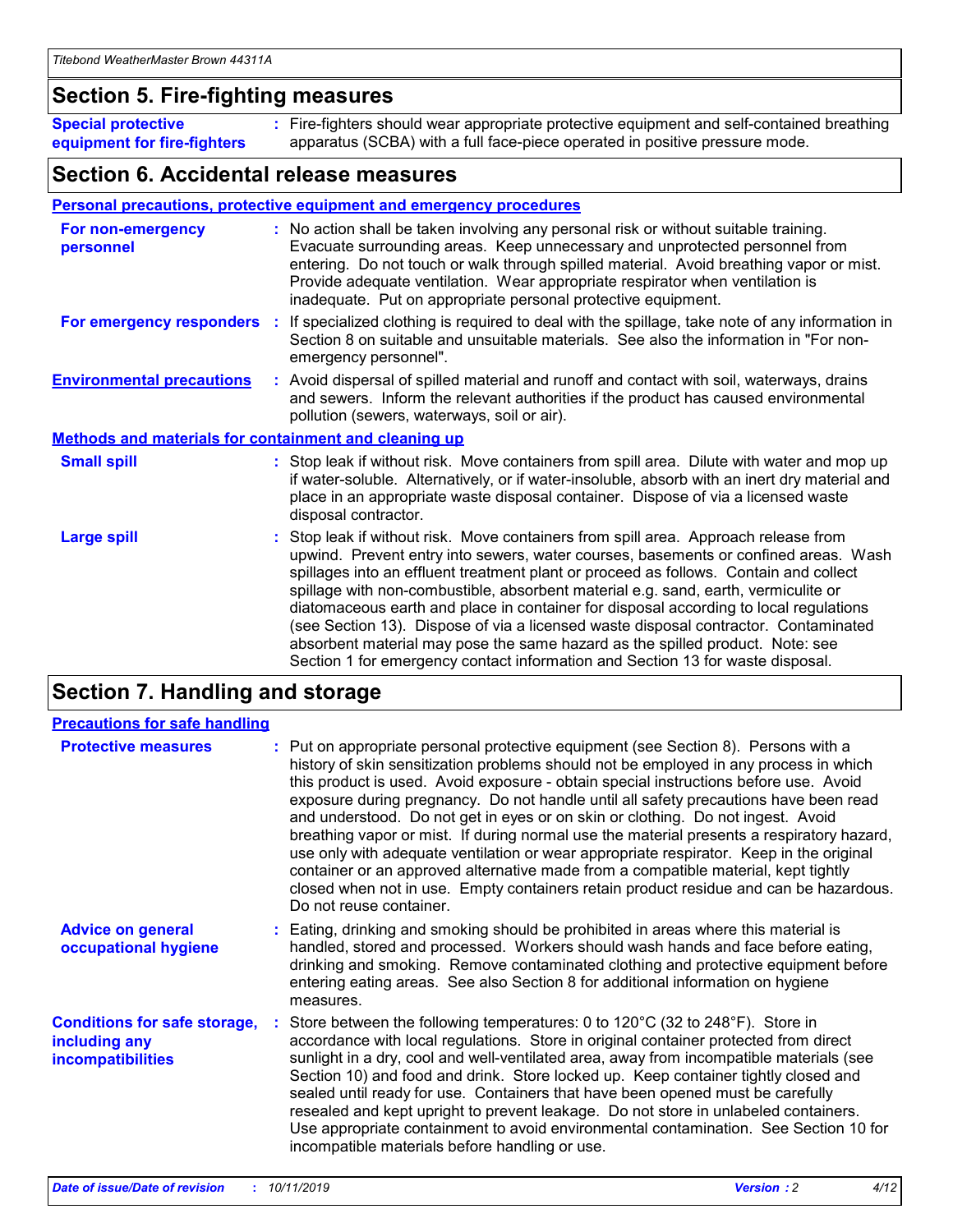## **Section 8. Exposure controls/personal protection**

#### **Control parameters**

#### **Occupational exposure limits**

| <b>Ingredient name</b>                               |                        | <b>Exposure limits</b>                                                                                                                                                                                                                                                                                                                                                                                                                                                                                                                                                                                                 |
|------------------------------------------------------|------------------------|------------------------------------------------------------------------------------------------------------------------------------------------------------------------------------------------------------------------------------------------------------------------------------------------------------------------------------------------------------------------------------------------------------------------------------------------------------------------------------------------------------------------------------------------------------------------------------------------------------------------|
| 3-aminopropyltriethoxysilane<br>Dibutyltin dilaurate |                        | None.<br>ACGIH TLV (United States, 3/2019). Absorbed through skin.<br>Notes: as Sn<br>TWA: 0.1 mg/m <sup>3</sup> , (as Sn) 8 hours.<br>STEL: 0.2 mg/m <sup>3</sup> , (as Sn) 15 minutes.<br>NIOSH REL (United States, 10/2016). Absorbed through skin.<br>Notes: as Sn<br>TWA: 0.1 mg/m <sup>3</sup> , (as Sn) 10 hours.<br>OSHA PEL (United States, 5/2018). Notes: as Sn<br>TWA: $0.1 \text{ mg/m}^3$ , (as Sn) 8 hours.<br>OSHA PEL 1989 (United States, 3/1989). Absorbed through skin.<br>Notes: measured as Sn<br>TWA: 0.1 mg/m <sup>3</sup> , (measured as Sn) 8 hours. Form: Organic                           |
| <b>Appropriate engineering</b><br><b>controls</b>    |                        | : If user operations generate dust, fumes, gas, vapor or mist, use process enclosures,<br>local exhaust ventilation or other engineering controls to keep worker exposure to<br>airborne contaminants below any recommended or statutory limits.                                                                                                                                                                                                                                                                                                                                                                       |
| <b>Environmental exposure</b><br><b>controls</b>     |                        | Emissions from ventilation or work process equipment should be checked to ensure<br>they comply with the requirements of environmental protection legislation. In some<br>cases, fume scrubbers, filters or engineering modifications to the process equipment<br>will be necessary to reduce emissions to acceptable levels.                                                                                                                                                                                                                                                                                          |
| <b>Individual protection measures</b>                |                        |                                                                                                                                                                                                                                                                                                                                                                                                                                                                                                                                                                                                                        |
| <b>Hygiene measures</b>                              |                        | : Wash hands, forearms and face thoroughly after handling chemical products, before<br>eating, smoking and using the lavatory and at the end of the working period.<br>Appropriate techniques should be used to remove potentially contaminated clothing.<br>Contaminated work clothing should not be allowed out of the workplace. Wash<br>contaminated clothing before reusing. Ensure that eyewash stations and safety<br>showers are close to the workstation location.                                                                                                                                            |
| <b>Eye/face protection</b>                           |                        | : Safety eyewear complying with an approved standard should be used when a risk<br>assessment indicates this is necessary to avoid exposure to liquid splashes, mists,<br>gases or dusts. If contact is possible, the following protection should be worn, unless<br>the assessment indicates a higher degree of protection: chemical splash goggles.                                                                                                                                                                                                                                                                  |
| <b>Skin protection</b>                               |                        |                                                                                                                                                                                                                                                                                                                                                                                                                                                                                                                                                                                                                        |
| <b>Hand protection</b>                               |                        | : Chemical-resistant, impervious gloves complying with an approved standard should be<br>worn at all times when handling chemical products if a risk assessment indicates this is<br>necessary. Considering the parameters specified by the glove manufacturer, check<br>during use that the gloves are still retaining their protective properties. It should be<br>noted that the time to breakthrough for any glove material may be different for different<br>glove manufacturers. In the case of mixtures, consisting of several substances, the<br>protection time of the gloves cannot be accurately estimated. |
| <b>Body protection</b>                               | handling this product. | : Personal protective equipment for the body should be selected based on the task being<br>performed and the risks involved and should be approved by a specialist before                                                                                                                                                                                                                                                                                                                                                                                                                                              |
| <b>Other skin protection</b>                         |                        | : Appropriate footwear and any additional skin protection measures should be selected<br>based on the task being performed and the risks involved and should be approved by a<br>specialist before handling this product.                                                                                                                                                                                                                                                                                                                                                                                              |
| <b>Respiratory protection</b>                        | aspects of use.        | : Based on the hazard and potential for exposure, select a respirator that meets the<br>appropriate standard or certification. Respirators must be used according to a<br>respiratory protection program to ensure proper fitting, training, and other important                                                                                                                                                                                                                                                                                                                                                       |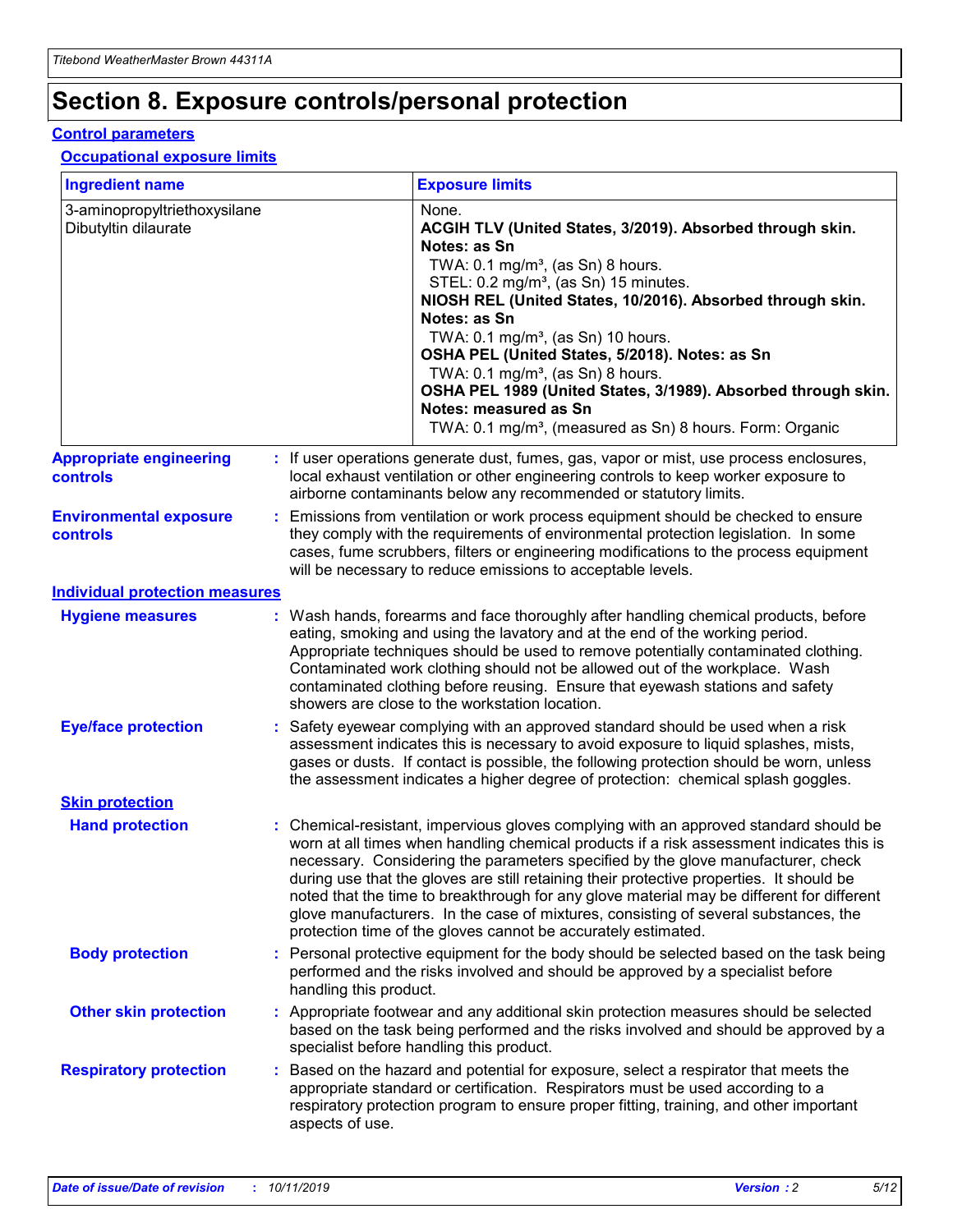### **Section 9. Physical and chemical properties**

#### **Appearance**

| <b>Physical state</b>                                  | : Liquid. [Paste.]                                              |
|--------------------------------------------------------|-----------------------------------------------------------------|
| <b>Color</b>                                           | : Brown.                                                        |
| Odor                                                   | None [Slight]                                                   |
| <b>Odor threshold</b>                                  | $:$ Not available.                                              |
| рH                                                     | : Not applicable.                                               |
| <b>Melting point</b>                                   | : Not available.                                                |
| <b>Boiling point</b>                                   | : $>100^{\circ}$ C ( $>212^{\circ}$ F)                          |
| <b>Flash point</b>                                     | : Closed cup: $>200^{\circ}$ C ( $>392^{\circ}$ F) [Setaflash.] |
| <b>Evaporation rate</b>                                | $:$ <1 (butyl acetate = 1)                                      |
| <b>Flammability (solid, gas)</b>                       | : Not available.                                                |
| <b>Lower and upper explosive</b><br>(flammable) limits | : Not available.                                                |
|                                                        |                                                                 |
| <b>VOC (less water, less</b><br>exempt solvents)       | $: 0$ g/l                                                       |
| <b>Volatility</b>                                      | $: 0\%$ (w/w)                                                   |
| <b>Vapor density</b>                                   | : Not available.                                                |
| <b>Relative density</b>                                | : 1.4329                                                        |
| <b>Solubility</b>                                      | Insoluble in the following materials: cold water and hot water. |
| <b>Solubility in water</b>                             | : Not available.                                                |
| <b>Partition coefficient: n-</b><br>octanol/water      | $:$ Not available.                                              |
| <b>Auto-ignition temperature</b>                       | : Not available.                                                |
| <b>Decomposition temperature</b>                       | : Not available.                                                |

### **Section 10. Stability and reactivity**

| <b>Reactivity</b>                            |    | : No specific test data related to reactivity available for this product or its ingredients.            |
|----------------------------------------------|----|---------------------------------------------------------------------------------------------------------|
| <b>Chemical stability</b>                    |    | : The product is stable.                                                                                |
| <b>Possibility of hazardous</b><br>reactions |    | : Under normal conditions of storage and use, hazardous reactions will not occur.                       |
| <b>Conditions to avoid</b>                   |    | : No specific data.                                                                                     |
| <b>Incompatible materials</b>                | ÷. | No specific data.                                                                                       |
| <b>Hazardous decomposition</b><br>products   |    | Under normal conditions of storage and use, hazardous decomposition products should<br>not be produced. |

### **Section 11. Toxicological information**

### **Information on toxicological effects**

#### **Acute toxicity**

| <b>Product/ingredient name</b> | <b>Result</b>           | <b>Species</b> | <b>Dose</b>                | <b>Exposure</b> |
|--------------------------------|-------------------------|----------------|----------------------------|-----------------|
| 3-aminopropyltriethoxysilane   | <b>ILD50 Dermal</b>     | Rabbit         | 4.29 g/kg                  |                 |
| Dibutyltin dilaurate           | ILD50 Oral<br>LD50 Oral | Rat<br>Rat     | $1.57$ g/kg<br>175 $mg/kg$ |                 |
|                                |                         |                |                            |                 |

**Irritation/Corrosion**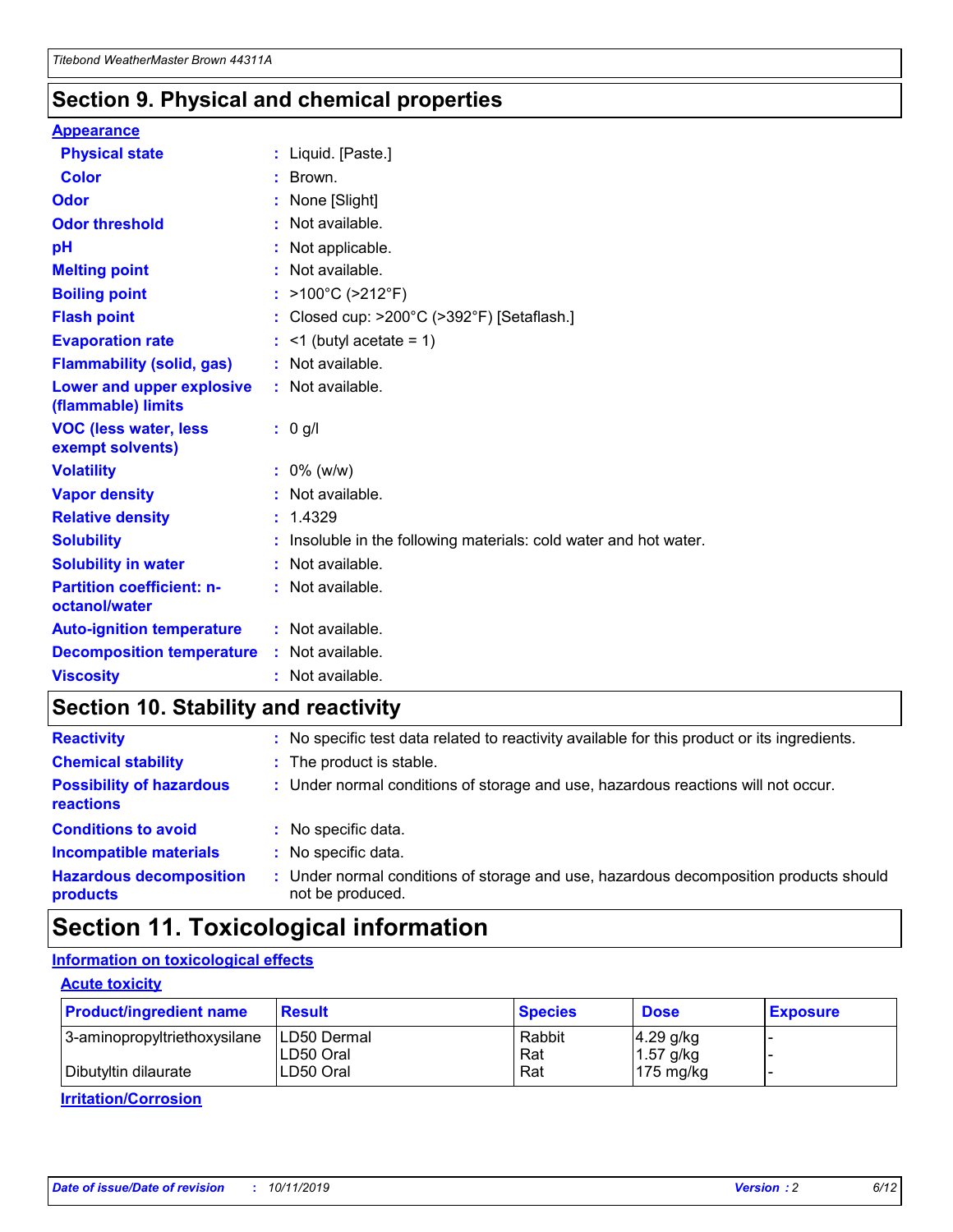## **Section 11. Toxicological information**

| <b>Product/ingredient name</b> | <b>Result</b>            | <b>Species</b> | <b>Score</b> | <b>Exposure</b>     | <b>Observation</b> |
|--------------------------------|--------------------------|----------------|--------------|---------------------|--------------------|
| 3-aminopropyltriethoxysilane   | Eyes - Mild irritant     | Rabbit         |              | $100 \text{ mg}$    |                    |
|                                | Eyes - Severe irritant   | Rabbit         |              | 24 hours 750        |                    |
|                                |                          |                |              | ug                  |                    |
|                                | Skin - Severe irritant   | Rabbit         |              | 24 hours 5          |                    |
|                                |                          |                |              | mq                  |                    |
| Dibutyltin dilaurate           | Eyes - Moderate irritant | Rabbit         |              | <b>24 hours 100</b> |                    |
|                                | Skin - Severe irritant   | Rabbit         |              | mg<br>500 mg        |                    |
|                                |                          |                |              |                     |                    |

#### **Sensitization**

Not available.

#### **Mutagenicity**

Not available.

#### **Carcinogenicity**

Not available.

#### **Reproductive toxicity**

Not available.

#### **Teratogenicity**

Not available.

#### **Specific target organ toxicity (single exposure)**

Not available.

#### **Specific target organ toxicity (repeated exposure)**

| <b>Name</b>                                                                  |                                                                                                                             | <b>Category</b> | <b>Route of</b><br>exposure | <b>Target organs</b> |
|------------------------------------------------------------------------------|-----------------------------------------------------------------------------------------------------------------------------|-----------------|-----------------------------|----------------------|
| Dibutyltin dilaurate                                                         |                                                                                                                             | Category 1      |                             | respiratory system   |
| <b>Aspiration hazard</b><br>Not available.                                   |                                                                                                                             |                 |                             |                      |
| <b>Information on the likely</b><br>routes of exposure                       | : Not available.                                                                                                            |                 |                             |                      |
| <b>Potential acute health effects</b>                                        |                                                                                                                             |                 |                             |                      |
| <b>Eye contact</b>                                                           | : May cause eye irritation.                                                                                                 |                 |                             |                      |
| <b>Inhalation</b>                                                            | : No known significant effects or critical hazards.                                                                         |                 |                             |                      |
| <b>Skin contact</b>                                                          | : May cause skin irritation.                                                                                                |                 |                             |                      |
| <b>Ingestion</b>                                                             | : No known significant effects or critical hazards.                                                                         |                 |                             |                      |
| Symptoms related to the physical, chemical and toxicological characteristics |                                                                                                                             |                 |                             |                      |
| <b>Eye contact</b>                                                           | : Adverse symptoms may include the following:<br>irritation<br>watering<br>redness                                          |                 |                             |                      |
| <b>Inhalation</b>                                                            | : Adverse symptoms may include the following:<br>reduced fetal weight<br>increase in fetal deaths<br>skeletal malformations |                 |                             |                      |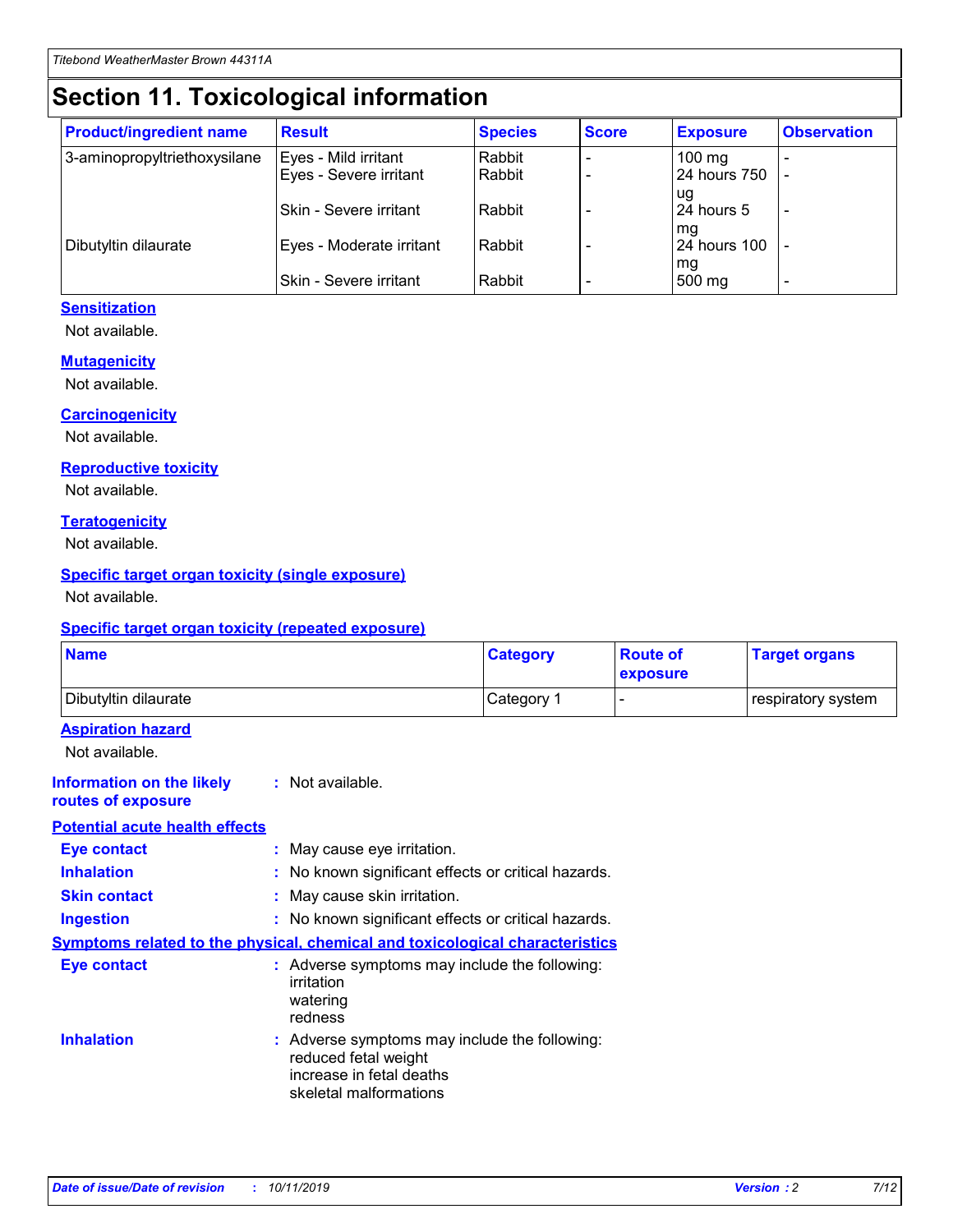# **Section 11. Toxicological information**

| <b>Skin contact</b>                     | : Adverse symptoms may include the following:                                                          |
|-----------------------------------------|--------------------------------------------------------------------------------------------------------|
|                                         | irritation<br>redness                                                                                  |
|                                         | reduced fetal weight                                                                                   |
|                                         | increase in fetal deaths                                                                               |
|                                         | skeletal malformations                                                                                 |
| <b>Ingestion</b>                        | : Adverse symptoms may include the following:                                                          |
|                                         | reduced fetal weight<br>increase in fetal deaths                                                       |
|                                         | skeletal malformations                                                                                 |
|                                         | Delayed and immediate effects and also chronic effects from short and long term exposure               |
| <b>Short term exposure</b>              |                                                                                                        |
| <b>Potential immediate</b>              | : Not available.                                                                                       |
| effects                                 |                                                                                                        |
| <b>Potential delayed effects</b>        | : Not available.                                                                                       |
| <b>Long term exposure</b>               |                                                                                                        |
| <b>Potential immediate</b>              | : Not available.                                                                                       |
| effects                                 |                                                                                                        |
| <b>Potential delayed effects</b>        | : Not available.                                                                                       |
| <b>Potential chronic health effects</b> |                                                                                                        |
| Not available.                          |                                                                                                        |
| <b>General</b>                          | Once sensitized, a severe allergic reaction may occur when subsequently exposed to<br>very low levels. |
| <b>Carcinogenicity</b>                  | : No known significant effects or critical hazards.                                                    |
| <b>Mutagenicity</b>                     | No known significant effects or critical hazards.                                                      |
| <b>Teratogenicity</b>                   | May damage the unborn child.                                                                           |
| <b>Developmental effects</b>            | : No known significant effects or critical hazards.                                                    |
| <b>Fertility effects</b>                | May damage fertility.                                                                                  |
| <b>Numerical measures of toxicity</b>   |                                                                                                        |
| <b>Acute toxicity estimates</b>         |                                                                                                        |
| المسابق المستنقذ والمستنبذ والمستنب     |                                                                                                        |

Not available.

## **Section 12. Ecological information**

#### **Toxicity**

| <b>Product/ingredient name</b> | <b>Result</b>                     | <b>Species</b>                       | <b>Exposure</b> |
|--------------------------------|-----------------------------------|--------------------------------------|-----------------|
| Dibutyltin dilaurate           | Chronic EC10 > 2 mg/l Fresh water | Algae - Scenedesmus<br>I subspicatus | l 96 hours      |

### **Persistence and degradability**

| <b>Product/ingredient name</b> | <b>Test</b>                                                                    | <b>Result</b>  |                   | <b>Dose</b> | <b>Inoculum</b>         |
|--------------------------------|--------------------------------------------------------------------------------|----------------|-------------------|-------------|-------------------------|
| Dibutyltin dilaurate           | OECD 301F<br>Ready<br>Biodegradability -<br>Manometric<br>Respirometry<br>Test | 23 % - 28 days |                   |             |                         |
| <b>Product/ingredient name</b> | <b>Aquatic half-life</b>                                                       |                | <b>Photolysis</b> |             | <b>Biodegradability</b> |
| Dibutyltin dilaurate           |                                                                                |                |                   |             | Inherent                |

### **Bioaccumulative potential**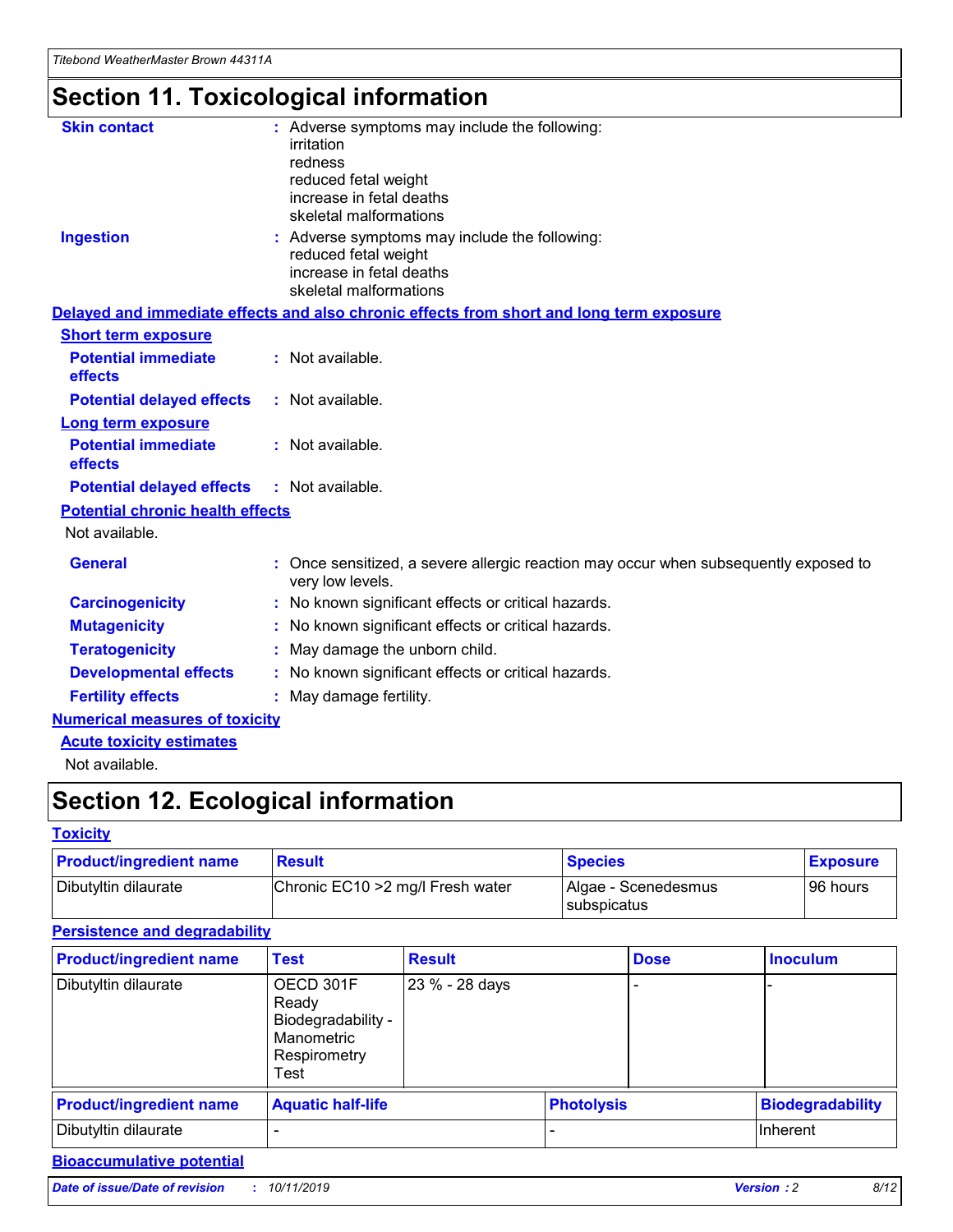## **Section 12. Ecological information**

| <b>Product/ingredient name</b> | $LoaPow$ | <b>BCF</b> | <b>Potential</b> |
|--------------------------------|----------|------------|------------------|
| 3-aminopropyltriethoxysilane   | 1.7      | 3.4        | low              |
| Dibutyltin dilaurate           | 4.44     | 2.91       | low              |

#### **Mobility in soil**

| <b>Soil/water partition</b><br>coefficient (K <sub>oc</sub> ) | : Not available.                                    |
|---------------------------------------------------------------|-----------------------------------------------------|
| <b>Other adverse effects</b>                                  | : No known significant effects or critical hazards. |

### **Section 13. Disposal considerations**

|  | <b>Disposal methods</b> |  |
|--|-------------------------|--|
|  |                         |  |

**Disposal methods** : The generation of waste should be avoided or minimized wherever possible. Disposal of this product, solutions and any by-products should at all times comply with the requirements of environmental protection and waste disposal legislation and any regional local authority requirements. Dispose of surplus and non-recyclable products via a licensed waste disposal contractor. Waste should not be disposed of untreated to the sewer unless fully compliant with the requirements of all authorities with jurisdiction. Waste packaging should be recycled. Incineration or landfill should only be considered when recycling is not feasible. This material and its container must be disposed of in a safe way. Care should be taken when handling emptied containers that have not been cleaned or rinsed out. Empty containers or liners may retain some product residues. Avoid dispersal of spilled material and runoff and contact with soil, waterways, drains and sewers.

## **Section 14. Transport information**

|                                      | <b>DOT</b><br><b>Classification</b> | <b>TDG</b><br><b>Classification</b> | <b>Mexico</b><br><b>Classification</b> | <b>ADR/RID</b>           | <b>IMDG</b>              | <b>IATA</b>    |
|--------------------------------------|-------------------------------------|-------------------------------------|----------------------------------------|--------------------------|--------------------------|----------------|
| <b>UN number</b>                     | Not regulated.                      | Not regulated.                      | Not regulated.                         | Not regulated.           | Not regulated.           | Not regulated. |
| <b>UN proper</b><br>shipping name    |                                     |                                     |                                        |                          |                          |                |
| <b>Transport</b><br>hazard class(es) | $\overline{\phantom{a}}$            | $\overline{\phantom{0}}$            | $\overline{\phantom{0}}$               | $\overline{\phantom{0}}$ | $\overline{\phantom{0}}$ | $\blacksquare$ |
| <b>Packing group</b>                 | $\overline{\phantom{a}}$            |                                     |                                        |                          | -                        |                |
| <b>Environmental</b><br>hazards      | No.                                 | No.                                 | No.                                    | No.                      | No.                      | No.            |

## **Section 15. Regulatory information**

#### **U.S. Federal regulations**

#### **SARA 302/304**

#### **Composition/information on ingredients**

No products were found.

**SARA 304 RQ :** Not applicable.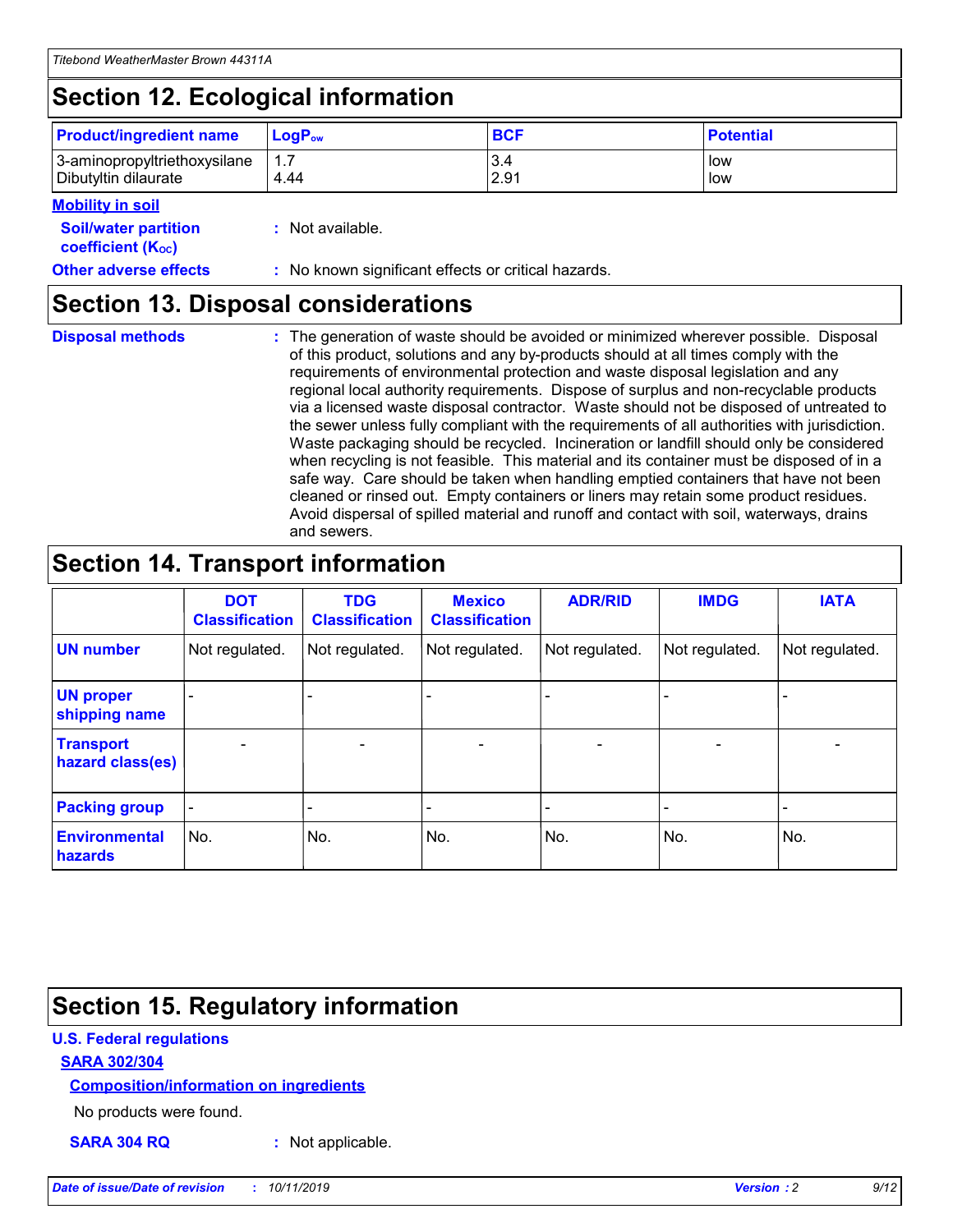## **Section 15. Regulatory information**

#### **SARA 311/312**

**Classification :** EYE IRRITATION - Category 2B SKIN SENSITIZATION - Category 1 TOXIC TO REPRODUCTION (Fertility) - Category 1B TOXIC TO REPRODUCTION (Unborn child) - Category 1B

#### **Composition/information on ingredients**

| <b>Name</b>                  | $\frac{9}{6}$ | <b>Classification</b>                                                                                            |
|------------------------------|---------------|------------------------------------------------------------------------------------------------------------------|
| 3-aminopropyltriethoxysilane | $\leq$ 3      | <b>FLAMMABLE LIQUIDS - Category 4</b><br><b>ACUTE TOXICITY (oral) - Category 4</b>                               |
|                              |               | SKIN IRRITATION - Category 2<br><b>EYE IRRITATION - Category 2A</b>                                              |
| Dibutyltin dilaurate         | ≤0.3          | ACUTE TOXICITY (oral) - Category 3<br>SKIN CORROSION - Category 1C                                               |
|                              |               | SERIOUS EYE DAMAGE - Category 1<br>SKIN SENSITIZATION - Category 1<br><b>GERM CELL MUTAGENICITY - Category 2</b> |
|                              |               | TOXIC TO REPRODUCTION (Fertility) - Category 1B<br>TOXIC TO REPRODUCTION (Unborn child) - Category 1B            |
|                              |               | SPECIFIC TARGET ORGAN TOXICITY (REPEATED<br>EXPOSURE) (respiratory system) - Category 1                          |

#### **State regulations**

| <b>Massachusetts</b> | : None of the components are listed. |
|----------------------|--------------------------------------|
| <b>New York</b>      | : None of the components are listed. |
| <b>New Jersey</b>    | : None of the components are listed. |
| <b>Pennsylvania</b>  | : None of the components are listed. |

#### **California Prop. 65**

**A** WARNING: This product can expose you to methanol, which is known to the State of California to cause birth defects or other reproductive harm. For more information go to www.P65Warnings.ca.gov.

| <b>Ingredient name</b> | No significant risk Maximum<br>level | acceptable dosage<br>level |
|------------------------|--------------------------------------|----------------------------|
| methanol               |                                      | Yes.                       |

#### **International regulations**

**Chemical Weapon Convention List Schedules I, II & III Chemicals** Not listed.

#### **Montreal Protocol**

Not listed.

**Stockholm Convention on Persistent Organic Pollutants**

Not listed.

### **UNECE Aarhus Protocol on POPs and Heavy Metals**

Not listed.

#### **Inventory list**

### **China :** All components are listed or exempted.

**United States TSCA 8(b) inventory :** All components are active or exempted.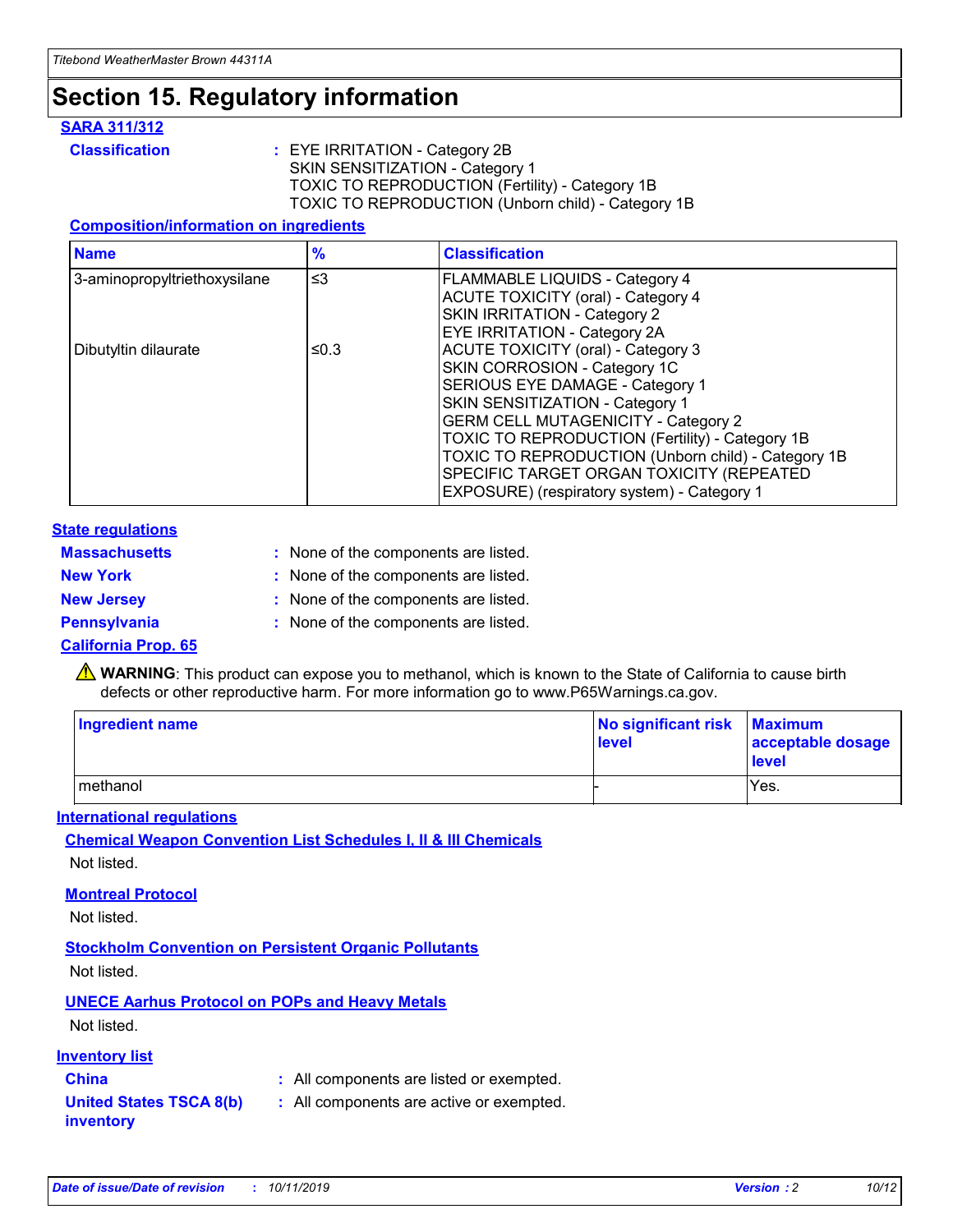## **Section 16. Other information**

**Hazardous Material Information System (U.S.A.)**



**Caution: HMIS® ratings are based on a 0-4 rating scale, with 0 representing minimal hazards or risks, and 4 representing significant hazards or risks. Although HMIS® ratings and the associated label are not required on SDSs or products leaving a facility under 29 CFR 1910.1200, the preparer may choose to provide them. HMIS® ratings are to be used with a fully implemented HMIS® program. HMIS® is a registered trademark and service mark of the American Coatings Association, Inc.**

**The customer is responsible for determining the PPE code for this material. For more information on HMIS® Personal Protective Equipment (PPE) codes, consult the HMIS® Implementation Manual.**

#### **National Fire Protection Association (U.S.A.)**



**Reprinted with permission from NFPA 704-2001, Identification of the Hazards of Materials for Emergency Response Copyright ©1997, National Fire Protection Association, Quincy, MA 02269. This reprinted material is not the complete and official position of the National Fire Protection Association, on the referenced subject which is represented only by the standard in its entirety.**

**Copyright ©2001, National Fire Protection Association, Quincy, MA 02269. This warning system is intended to be interpreted and applied only by properly trained individuals to identify fire, health and reactivity hazards of chemicals. The user is referred to certain limited number of chemicals with recommended classifications in NFPA 49 and NFPA 325, which would be used as a guideline only. Whether the chemicals are classified by NFPA or not, anyone using the 704 systems to classify chemicals does so at their own risk.**

#### **Procedure used to derive the classification**

|                                                                                                                           | <b>Classification</b>                                                                                                                                                                                                                                                                                                                                                                                                                                                                                                                                         | <b>Justification</b>                                                     |
|---------------------------------------------------------------------------------------------------------------------------|---------------------------------------------------------------------------------------------------------------------------------------------------------------------------------------------------------------------------------------------------------------------------------------------------------------------------------------------------------------------------------------------------------------------------------------------------------------------------------------------------------------------------------------------------------------|--------------------------------------------------------------------------|
| <b>EYE IRRITATION - Category 2B</b><br>SKIN SENSITIZATION - Category 1<br>TOXIC TO REPRODUCTION (Fertility) - Category 1B | TOXIC TO REPRODUCTION (Unborn child) - Category 1B                                                                                                                                                                                                                                                                                                                                                                                                                                                                                                            | Expert judgment<br>Expert judgment<br>Expert judgment<br>Expert judgment |
| <b>History</b>                                                                                                            |                                                                                                                                                                                                                                                                                                                                                                                                                                                                                                                                                               |                                                                          |
| <b>Date of printing</b>                                                                                                   | : 4/22/2022                                                                                                                                                                                                                                                                                                                                                                                                                                                                                                                                                   |                                                                          |
| Date of issue/Date of<br>revision                                                                                         | : 10/11/2019                                                                                                                                                                                                                                                                                                                                                                                                                                                                                                                                                  |                                                                          |
| Date of previous issue                                                                                                    | : 10/16/2020                                                                                                                                                                                                                                                                                                                                                                                                                                                                                                                                                  |                                                                          |
| <b>Version</b>                                                                                                            | $\therefore$ 2                                                                                                                                                                                                                                                                                                                                                                                                                                                                                                                                                |                                                                          |
| <b>Key to abbreviations</b>                                                                                               | $:$ ATE = Acute Toxicity Estimate<br><b>BCF</b> = Bioconcentration Factor<br>GHS = Globally Harmonized System of Classification and Labelling of Chemicals<br>IATA = International Air Transport Association<br>IBC = Intermediate Bulk Container<br><b>IMDG = International Maritime Dangerous Goods</b><br>LogPow = logarithm of the octanol/water partition coefficient<br>MARPOL = International Convention for the Prevention of Pollution From Ships, 1973<br>as modified by the Protocol of 1978. ("Marpol" = marine pollution)<br>UN = United Nations |                                                                          |